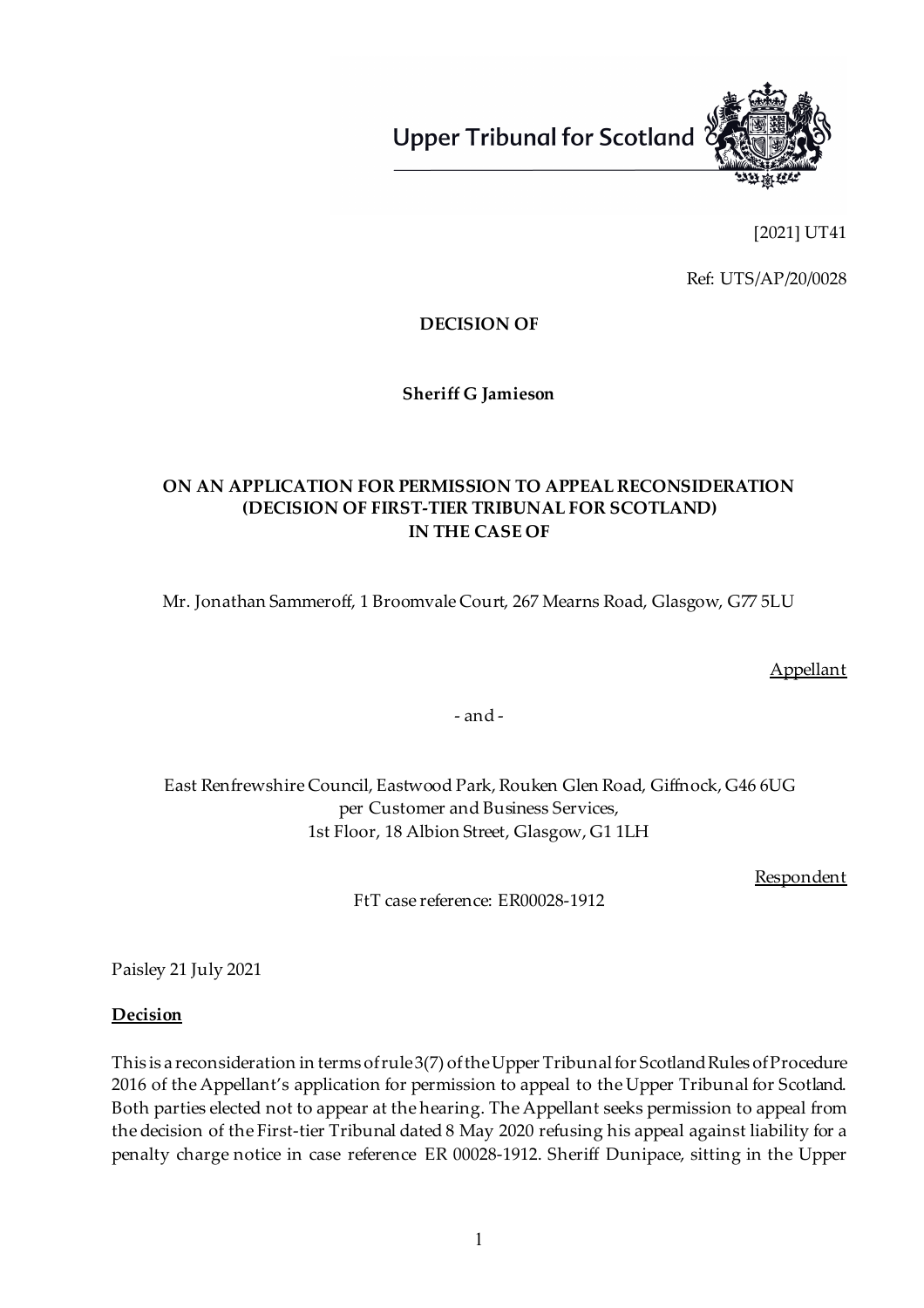

Tribunal, refused the Appellant's initial application for permission to appeal in his Decision sent to the parties on 22 April 202. I have reconsidered that decision. Permission to appeal is refused.

#### *Introduction*

The Appellant refers to his affidavit and to dictionary definitions of the concept of "right" in support of his appeal. I quote his affidavit in full. At paragraph 8 he quotes from various definitions of the concept of right. These are accurately quoted from the dictionary definitions he provided to the Upper Tribunal for Scotland. Accordingly, I have no need to repeat those definitions as they are set out in his affidavit. The Appellant requested that I mention and take into account his affidavit in support of his application for this reconsideration. The affidavit is in the following terms:

I, JONATHAN EMANUEL SAMMEROFF, at NEWTON MEARNS, GLASGOW, on the Eighteenth day of January Two Thousand and Twenty- one before me, LYNN KATHRYN WIGHTMAN HERBERT, via video conference which I, LYNN KATHRYN WIGHTMAN HERBERT, attended from Eighty-two High Street, Leven, Fife, KY8 4NB COMPEARED: JONATHAN SAMMEROFF, residing at One Broomvale Court, Two Hundred and Sixty- seven Mearns Road, Newton Mearns, Glasgow G77 5LU who being solemnly sworn depones:

1. My full name is Jonathan Emanual Sammeroff and I live at Flat 1 Broomvale Court, 267 Mearns Road, Newton Mearns, Glasgow, G77 5LU. I am 44 years of age and work as a Multimedia Specialist.

2. The area of land on which my vehicle was parked is, in common with my coproprietors, my own Property. This is a Civil matter, and as you can see from my emails to East Renfrewshire Councilprior to Parking Restrictions coming into force, I did not at any point consent, tacitly or otherwise, to these restrictions on my land.

3. Tribunal Adjudicator Petra Mcfatridge did omit statements and evidence I had provided from her Decision, including but not limited to a significant part of my opening statement, which I had specifically asked and waited for her to write down, and that this fact has been ignored by both theFirst Tier and the Upper Tribunal.

4. The Tribunal Hearing was conducted via the telephone and was recorded by the Tribunal. I requested a copy of the recording by messaging them through their online system, but was refused. The Tribunal have deleted my message requesting this recording, and their response refusing my request, from their online system.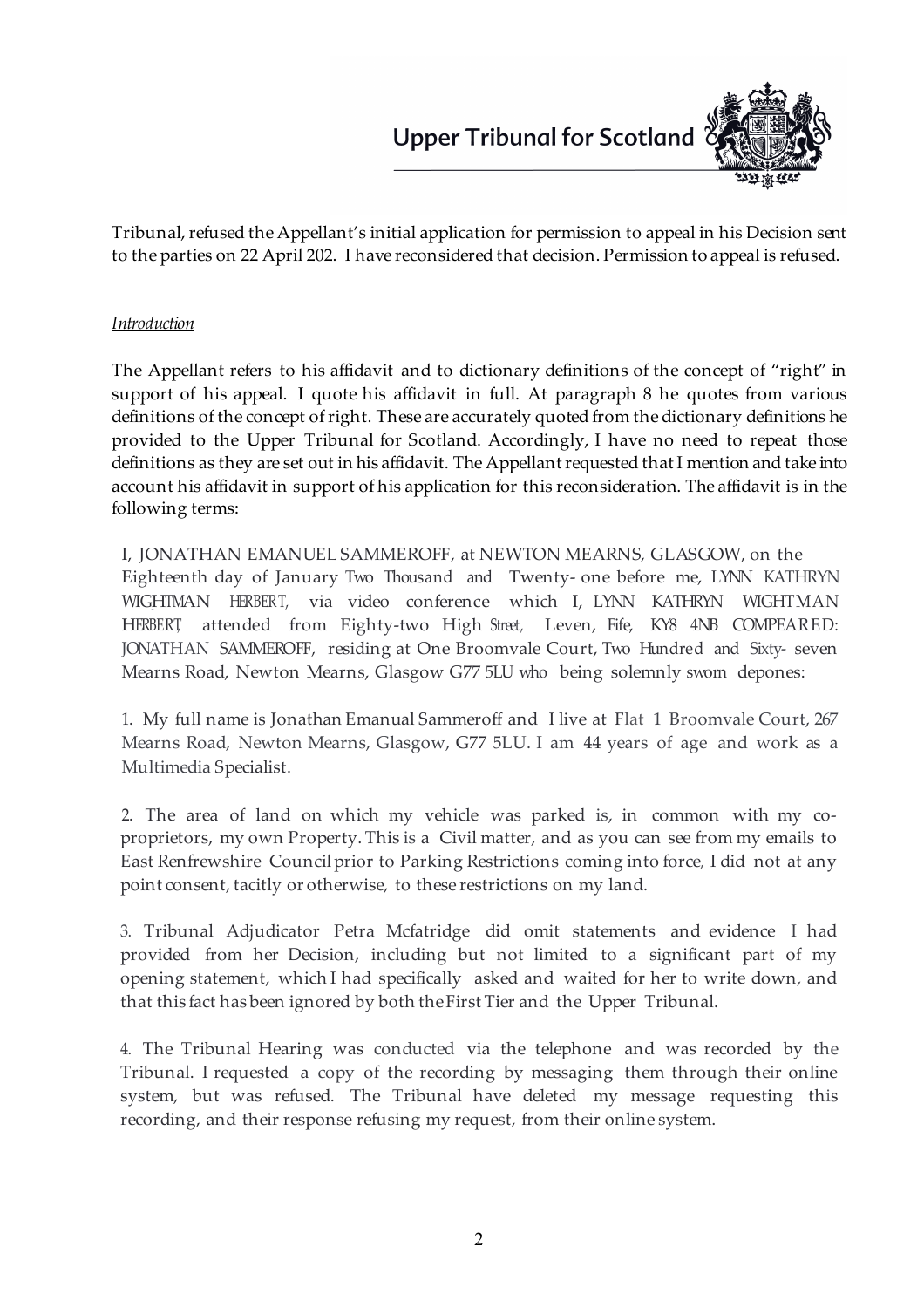

5. I refuted any and all Assumptions and Presumptions, both in writing prior to, and then during the Hearing. This fact has also been ignored by all Adjudicators and Judges in both Tiers.

6. East Renfrewshire Council asserted that I am subject to Road and Traffic Regulations where I was parked. I rebutted this assertion by presenting my Title Deeds and the Rights contained therein, forming a Perfect Right.

7. East Renfrewshire Council have produced absolutely no evidence to demonstrate that the Road Act, Road Traffic Act, Road Traffic Orders and Designation Orders beneath them, or that the Adoption of a Road, can restrict or limit the Right In Common , Granted by my Title Deeds, in any way whatsoever.

#### *8. A Right is defined asfollows:-*

*1.* Blacks Law Dictionary defines a Legal or Civil Right as *"the term given to* a *right or privilege that if challenged issupported in Court".*

*2.* Collins Dictionary defines a Legal Right thusly: *"If you have* a *right to do or to have something, you are morally or legally e\_ntitled to do it or to have it".*

*3.* The Legal Dictionary defines a Right as "a *power, privilege, demand, or claim possessed by* a *particular person by virtue of law, forexample when* a *person owns* a *home and property, he has the right to possess and enjoy it free from the interference of others"* - and - *"that quality in a person by which he can do certain act ions, or* possess certain things which belong to him by virtue of some title. In this sense, we use it when we say that *a* man has *a* right to his estate" *- and -* "if *a* man demands hisproperty, which is withheld from him, the right that supports his demand is *a* perfect *one;* because the thing demanded is, or may be fixed and determinate" *- and-*"Civil Rights are those which have *no* relation to the establishment, support, or management of the government. These consist in the power of acquiring and enjoying property" *- and -* "Rights are also divided into legal and equitable. The former are those where the party has the legal title to *a* thing, and in that case, his remedy for an infringement of it, is by an action in *a* court of law".

Since the Appellant relies on the concept of perfect right, I quote the definition in full from the Legal Dictionary:

"Rights are perfect and imperfect. When the things we have a right to possess or the actions we have a right to do, are or may be fixed and determinate, the right is a perfect one; but when the things or actions are vague and indeterminate, the right is an imperfect one."

#### *Grounds of appeal*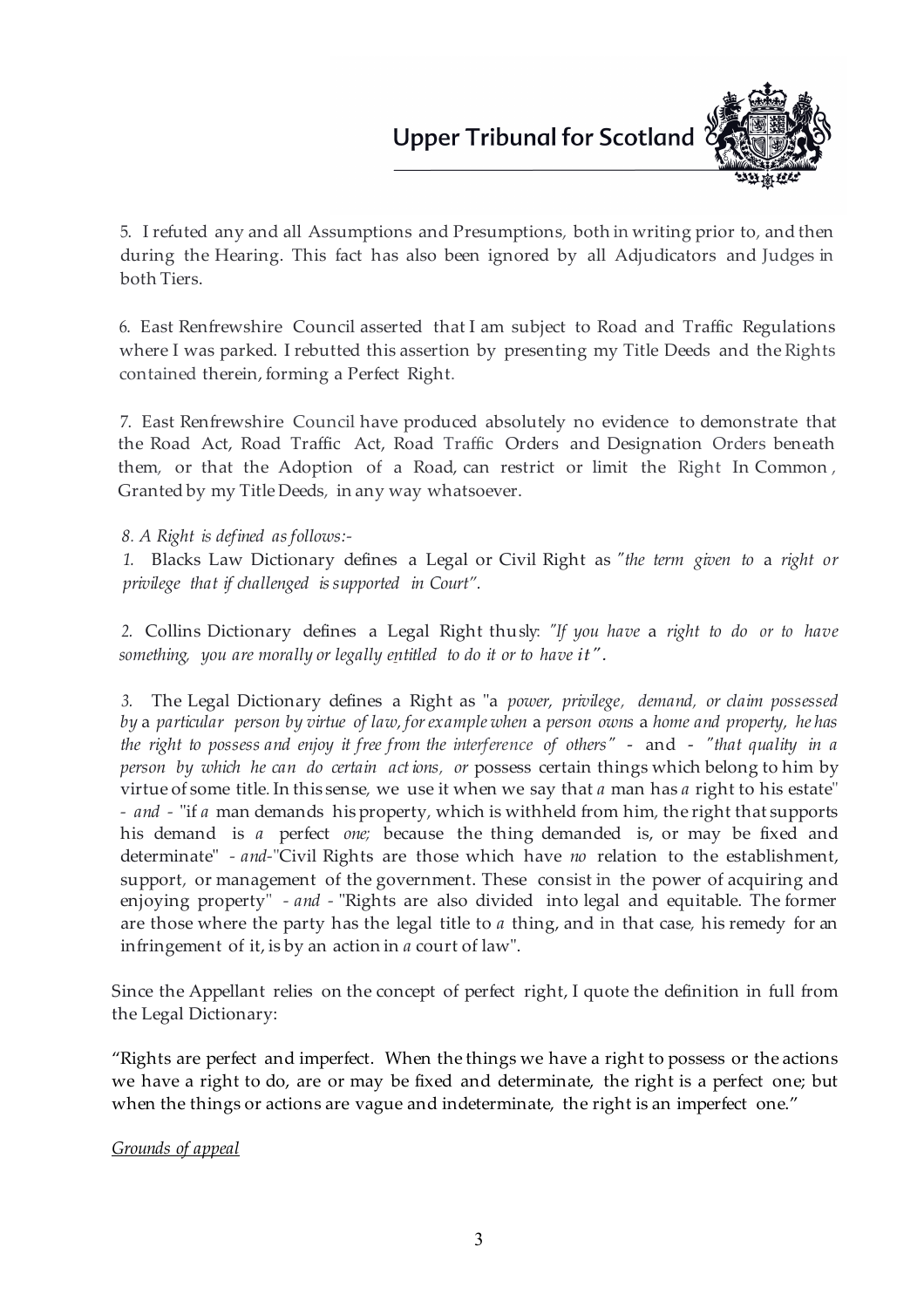

The Appellant submitted the following grounds of appeal. I have changed references from the first to the third person singular

(i) Tribunal Adjudicator Petra McFatridge did omit statements and evidence the Appellant had provided from her Decision, including but not limited to a significant part of the Appellant's opening statement, which the Appellant had specifically asked and waited for her to write down. (ii) The Appellant refuted any and all Assumptions and Presumptions, both in writing prior to, and then during the Hearing. This fact has also been ignored by the First Tier Tribunal.

(iii) East Renfrewshire Council asserted that the Appellant is subject to Road and Traffic Regulations where he was parked. The Appellant rebutted this assertion by presenting his Title Deeds and the Rights contained therein, forming a Perfect Right. After rebutting their assertion, parties find themselves at the point where the scales are balanced again, specifically back at the point at which the burden of proof rests with the party who would fail if no evidence were adduced on either side. And East Renfrewshire Council produced no further evidence:

(iv) East Renfrewshire Council have produced absolutely no evidence to demonstrate that the Road Act, Road Traffic Act, Road Traffic Orders and Designation Orders beneath them, or that the Adoption of a Road, can restrict or limit the Right In Common, Granted by his Title Deeds, in any way whatsoever. Under the Balance Of Probabilities, East Renfrewshire Council have put no weight on their side of the scales, because in civil cases in Scotland, "ei qui affirmat 'non ei qui negat, incumbit probation" – on he who asserts, not he who denies is the obligation to prove.

#### *Discussion*

This reconsideration is not an appeal against Sheriff Dunipace's Decision. The Appellant has highlighted certain criticisms of that Decision. I have read those criticisms solely for the purpose of identifying whether there is any new material relevant to the grounds of appeal. In my opinion, there is no new material for consideration by the Upper Tribunal for Scotland. The Appellant does, however, stress a number of points fundamental to his appeal which he submits Sheriff Dunipace misunderstood. For example, he reaffirms that as the Council are asserting that the relevant Traffic Legislation, Regulations, and Orders can restrict or limit his "Right In Common", the burden is upon them to produce evidence that demonstrates this. Again, they have produced absolutely none. For the removal of doubt about the concept of "perfect right", he proposed that the Tribunal looked this up for themselves. His position was that he has yet to see any evidence that his "Right In Common" can be restricted or limited by the relevant Traffic Legislation, Regulations, and Orders. To simply state that they can be restricted or limited, in the absence of any evidence to demonstrate this, is a baseless assertion, and on he who asserts is the obligation to prove. If it is an Assumption and/or a Presumption, he has refuted it in both cases. Finally, no further definitions of "Right" and "Right In Common" have been presented to or by the Tribunal, except for those the Appellant has put forward himself. The definitions are clear and unambiguous.

An appeal to the Upper Tribunal for Scotland from a decision of the First-tier Tribunal may only be made on a point of law. The Upper Tribunal for Scotland may only grant permission to appeal if satisfied that there are arguable grounds for the appeal.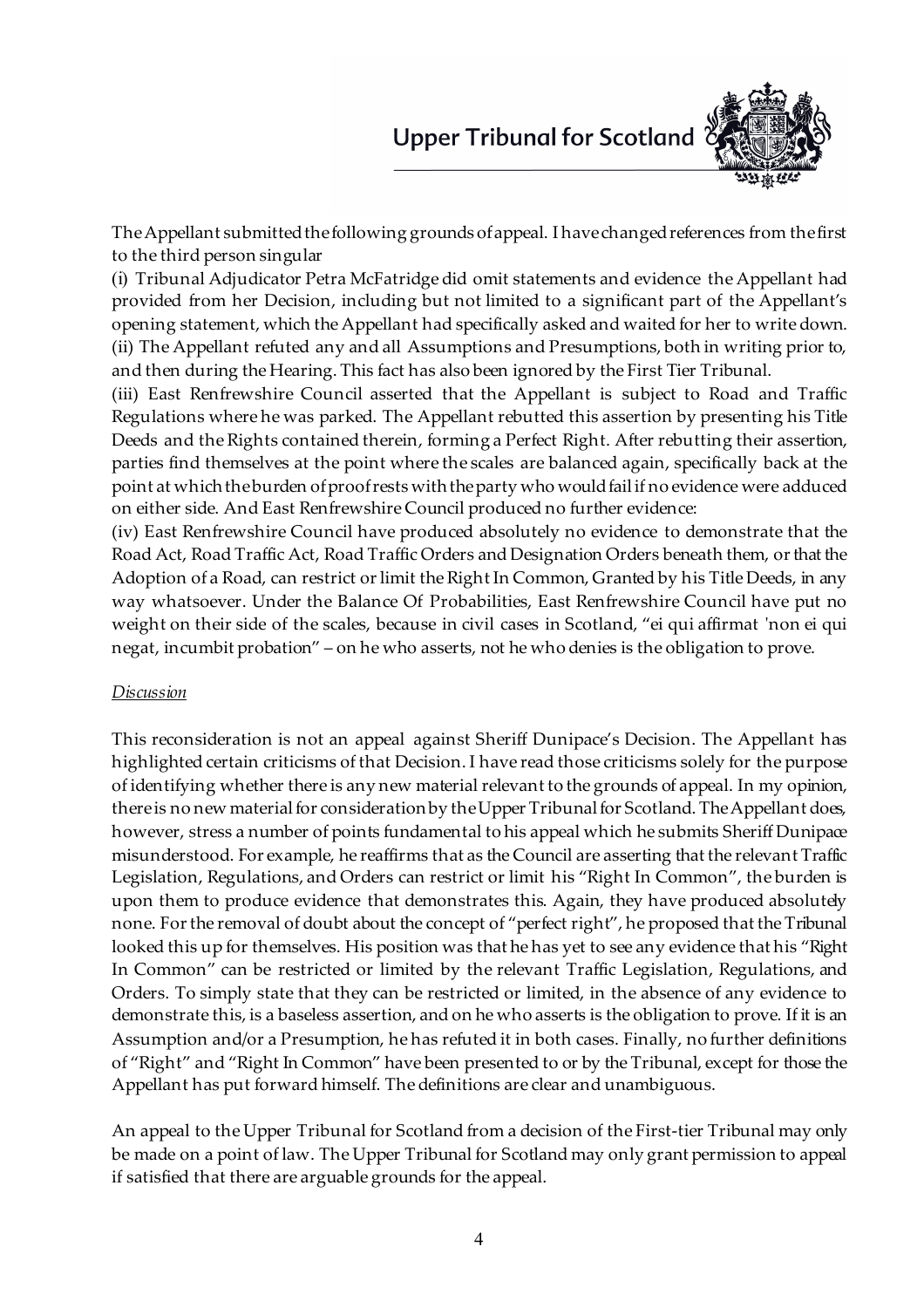

I have looked up the definition of "perfect right" at the Appellant's invitation. I now consider the Appellant's four grounds of appeal:

- (i) Neither his affidavit, grounds of appeal or criticisms of Sheriff Dunipace's Decision inform me of the content of his opening statement or any other material omitted by the First-tier Tribunal in considering the appeal. This ground of appeal is therefore not arguable.
- (ii) Neither his affidavit, grounds of appeal or criticisms of Sheriff Dunipace's Decision inform me exactly how he rebutted any and all Assumptions and Presumptions, both in writing prior to, and then during the Hearing, or even what he means by this. This ground of appeal is therefore not arguable.
- (iii) The Appellant submits he rebutted the assertion by East Renfrewshire Council that the Appellant is subject to Road and Traffic Regulations where he was parked. He submits he rebutted this assertion by presenting his Title Deeds and the Rights contained therein, forming a Perfect Right.

He further submits that after rebutting this assertion, parties find themselves at the point where the scales are balanced again, specifically back at the point at which the burden of proof rests with the party who would fail if no evidence were adduced on either side.

The Appellant's parking rights on the subjects are not in dispute. Little is gained by referring to this as a prefect right. This appears to be a concept imported from English law. The Appellant simply has in Scots law a right to parking constituted by his title deeds.

The Appellant then puts forward two propositions, neither of which accurately reflect the law.

First, there is no concept of an absolute right of property if that is what he takes from having a perfect right.

"Ownership and possession of property is frequently subject to controlling limitations and restrictions. It is trite that rights only exist in a legal context which controls the scope. In general, the limits and restrictions applying to property rights exist as a "given" in the sense that a particular right—e.g. ownership of a motor vehicle—is necessarily subject to whatever controls and limits the law applies and, of course, this is open to revision." (Gloag and Henderson, *The Law of Scotland*, 14<sup>th</sup> edition, paragraph 30-01.)

The right of property is a right to enjoy and dispose of a thing (including land or rights over land) at one's pleasure (Erskine, *Principles of the Law of Scotland*, Book II, Title I, Section 1), but is subject to restrictions imposed by law and paction which restrain the way in which a person may exercise those rights (Erskine, *Institute of the Laws of Scotland*, Book II, Title I, Section 1).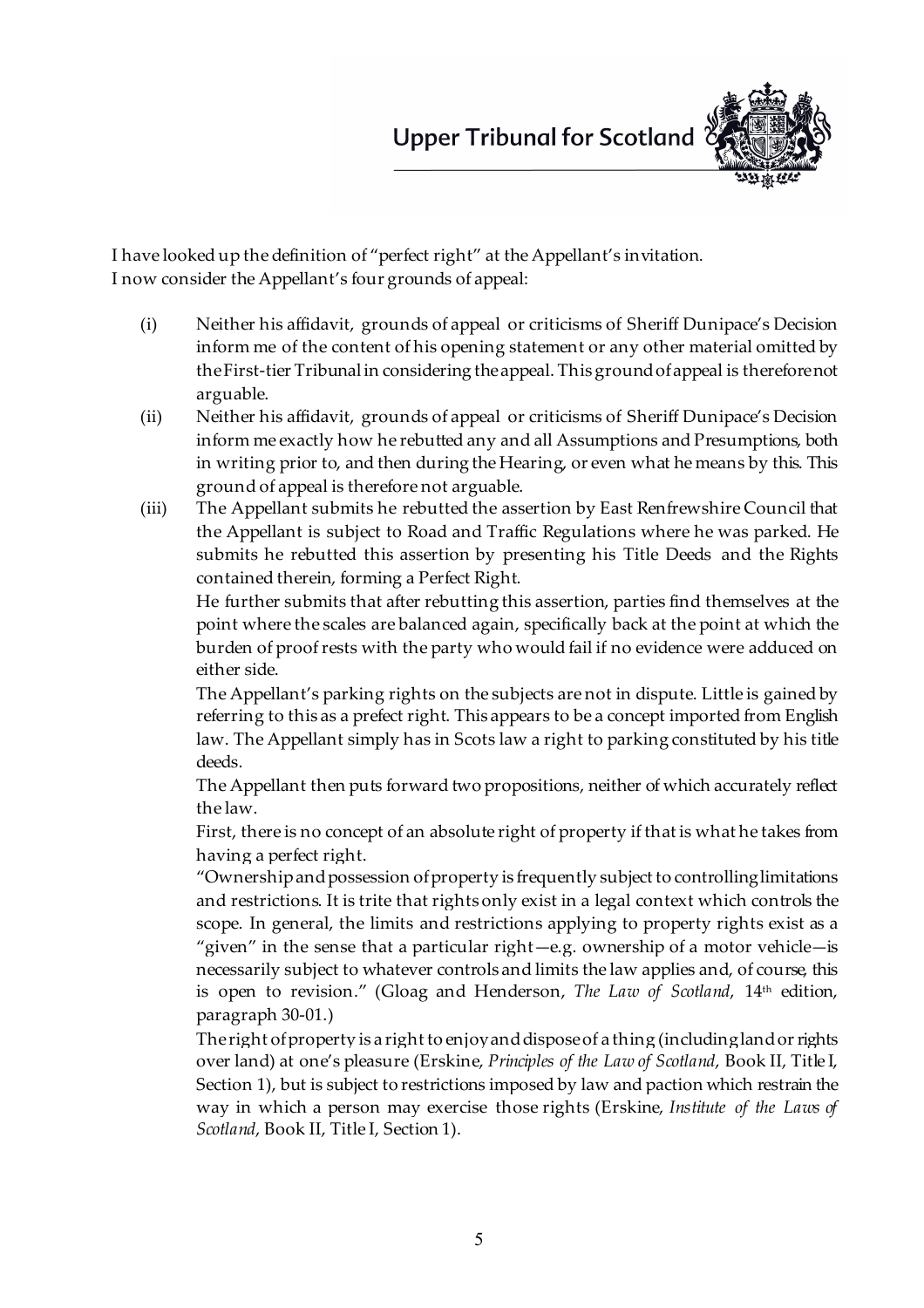

Secondly, the existence of such restraints imposed by primary statute law is not a matter of fact which requires to be proved before a court or tribunal. A different rule applies to subordinate legislation as hereafter noted.

A court or tribunal is entitled to take judicial notice of primary enactments such as, in this case, the Road Traffic Regulation Act 1984 and the Roads (Scotland) Act 1984: Interpretation Act 1978, section 3.

The law did impose a burden on the local authority to prove the existence of the Traffic Order: *Donnelly v Carmichael* 1995 JC 215, but in this case the local authority lodged a copy of the Order. The First-tier tribunal was entitled to rely on that production and to find proved the existence of the Order and to rely on the terms of the Order in reaching its decision.

The legal regime for parking referred to in the Decision of the First-tier Tribunal was therefore capable of restricting the Appellant's rights of property set out in his title deeds. The First-tier tribunal was entitled to reach that conclusion. This ground of appeal is therefore not arguable.

(iv) The Appellant submits that East Renfrewshire Council have produced absolutely no evidence to demonstrate that the Road Act, Road Traffic Act, Road Traffic Orders and Designation Orders beneath them, or that the Adoption of a Road, can restrict or limit the Right In Common, Granted by his Title Deeds, in any way whatsoever. Under the Balance Of Probabilities, East Renfrewshire Council have put no weight on their side of the scales, because in civil cases in Scotland, "ei qui affirmat 'non ei qui negat, incumbit probation" – on he who asserts, not he who denies is the obligation to prove. The only burden of proof that existed on East Renfrewshire Council was in relation to the road traffic order and the road being public. For the reasons I have explained in relation to ground of appeal (iii), the local authority discharged that burden of proof as to the existence and effect of the traffic order. The First-tier Tribunal was entitled to take judicial notice of the primary legislation and to find proved that the road was public. Taken together, the First-tier Tribunal was entitled to conclude that thevarious legal instruments constituted a legal regime that restricted or limited the Appellant's property right. This ground of appeal is therefore not arguable.

#### *Conclusion*

The grounds for this appeal are misconceived. The Appellant submits that the Council must prove that the relevant Traffic Legislation, Regulations, and Orders can restrict or limit his "Right In Common", and that they have failed to discharge that burden. The Appellant wants to see any evidence that his "Right In Common" can be restricted or limited by the relevant Traffic Legislation, Regulations, and Orders. The First-tier Tribunal was entitled to take judicial notice of the primary legislation and to find proved the existence of the Traffic Order. The First-tier Tribunal was thereafter entitled to find that the legal regime as a whole restricted or limited the Appellant's use of his right of property. The law allows for restrictions and limitations of all kinds on the exercise of rights of property. The relevant Traffic Legislation, Regulations, and Orders referred to in the Decision of the First-tier Tribunal were capable in law of restricting or limiting the